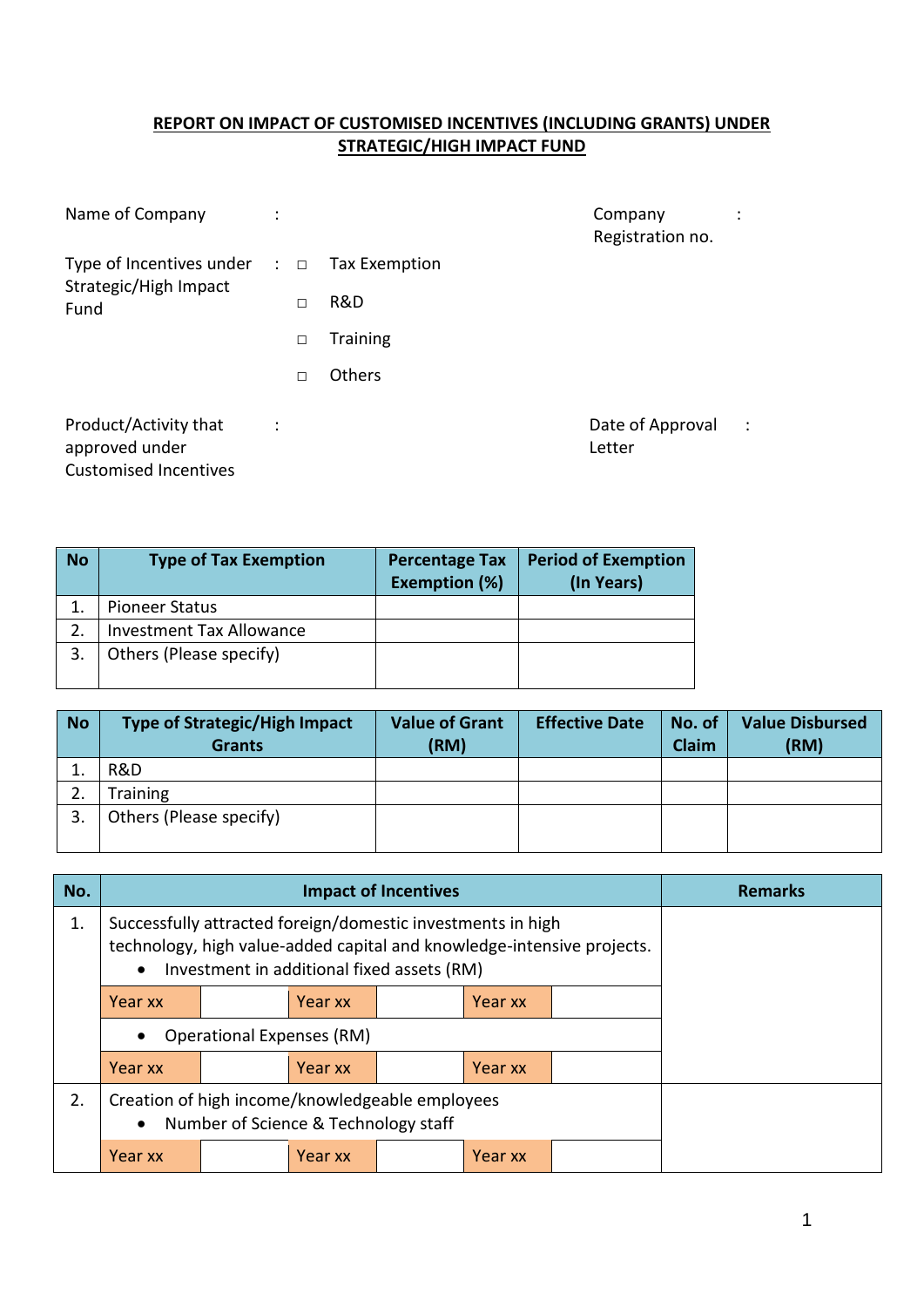| No. |                                                                                                                                                                                                        | <b>Impact of Incentives</b>                                     | <b>Remarks</b>                       |             |                       |  |                          |
|-----|--------------------------------------------------------------------------------------------------------------------------------------------------------------------------------------------------------|-----------------------------------------------------------------|--------------------------------------|-------------|-----------------------|--|--------------------------|
|     |                                                                                                                                                                                                        | Number of R&D staff                                             |                                      |             |                       |  |                          |
|     | Year xx                                                                                                                                                                                                |                                                                 | Year xx                              |             | Year xx               |  |                          |
|     | month                                                                                                                                                                                                  | Number of employees with income of at least RM5000 per          |                                      |             |                       |  |                          |
|     | Year xx                                                                                                                                                                                                |                                                                 | Year xx                              |             | Year xx               |  |                          |
| 3.  |                                                                                                                                                                                                        | Enable transfer of technology<br>Number of Malaysian trained    | Examples of technology<br>transfer*: |             |                       |  |                          |
|     | Year xx                                                                                                                                                                                                |                                                                 | Year xx                              |             | Year xx               |  |                          |
|     |                                                                                                                                                                                                        | Collaboration with local universities/institutions              |                                      |             |                       |  |                          |
|     |                                                                                                                                                                                                        | Name of Universities/Institutions                               |                                      |             | Type of Collaboration |  |                          |
|     | i.<br>i.<br>ii.<br>ii.<br>iii.<br>iii.                                                                                                                                                                 |                                                                 |                                      |             |                       |  |                          |
| 4.  | Significant improvement or new development in process / product /<br>activity through:<br>Utilisation/commercialisation of R&D findings<br>Number of Registered Intellectual Property (IP) in Malaysia | Please provide details (e.g:<br>type of IP)*:                   |                                      |             |                       |  |                          |
| 5.  | Establishment of Global/Regional Product Hub/R&D Centre                                                                                                                                                |                                                                 |                                      |             |                       |  | Please provide details*: |
| 6.  |                                                                                                                                                                                                        | Development of supporting industries<br>Number of local vendors |                                      |             |                       |  |                          |
|     | Year xx                                                                                                                                                                                                |                                                                 | Year xx                              |             | Year xx               |  |                          |
|     |                                                                                                                                                                                                        | Name of vendors                                                 |                                      |             | Product/Activity      |  |                          |
|     | i.                                                                                                                                                                                                     |                                                                 |                                      | i.          |                       |  |                          |
|     | ii.<br>iii.                                                                                                                                                                                            |                                                                 |                                      | ii.<br>iii. |                       |  |                          |
|     |                                                                                                                                                                                                        |                                                                 |                                      |             |                       |  |                          |
|     |                                                                                                                                                                                                        |                                                                 |                                      |             |                       |  |                          |